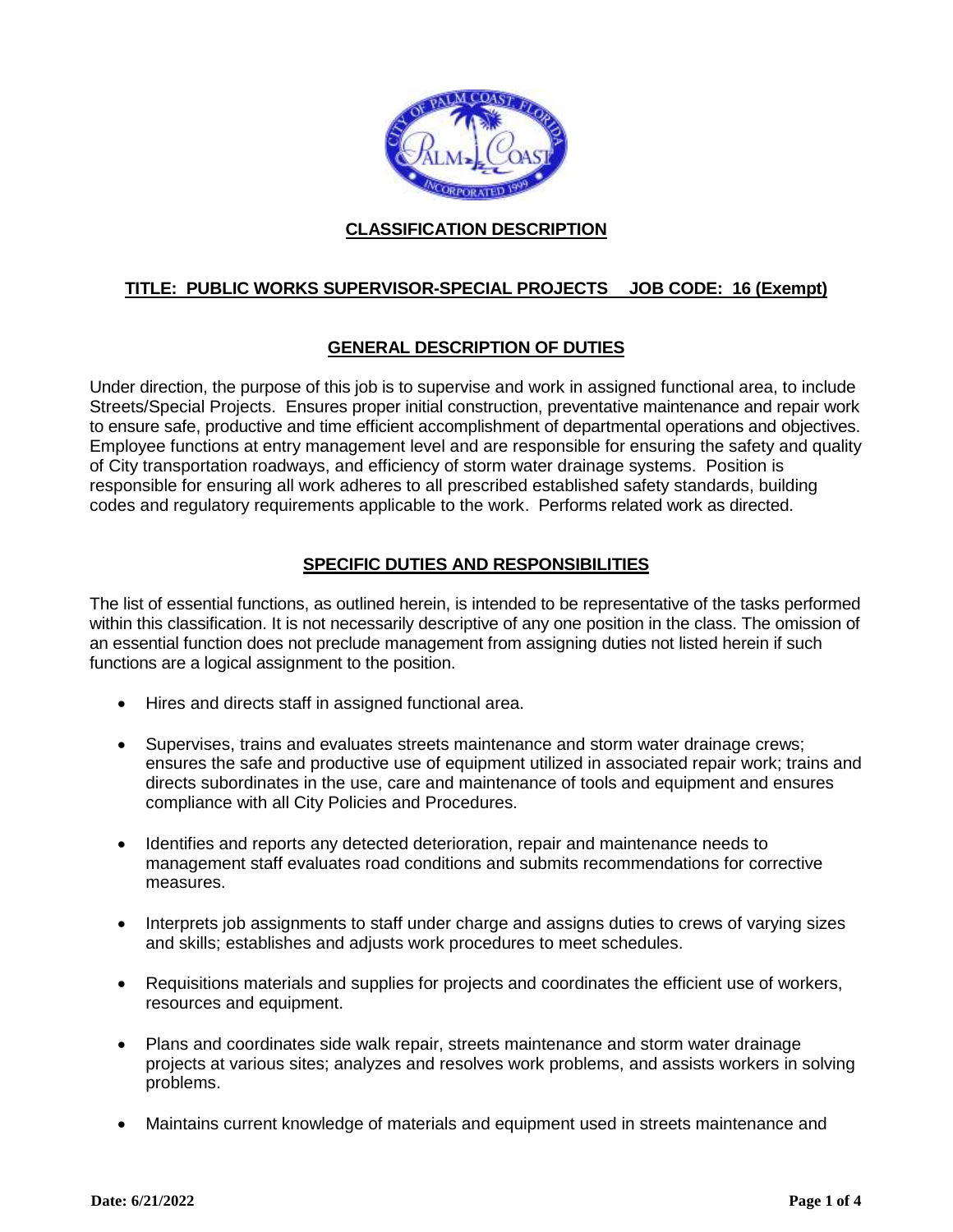storm water drainage work.

- Monitors productivity and work flow of crews under charge; ensures adherence to established deadlines and maintenance and repair schedules.
- Responds to emergency situations in order to confine, resolve or prevent injurious or otherwise hazardous conditions.
- Contacts residents and business owners in area where services will be discontinued and explains when services will be shut off and how soon it will be turned back on.
- Participates in side walk repair, streets maintenance and storm water drainage projects.
- Operates a variety of construction equipment and tools; operates various standard hand-held manual, electrical, and gas powered tools and equipment; operates a variety of specialized trade specific tools and equipment.
- Evaluates completed projects and repairs to ensure all work performed adheres to established safety standards, building codes and regulations, and legal guidelines where applicable, with regard to construction, electric, plumbing and carpentry.
- Ability to function in severe weather conditions and ability to respond to hazardous/risky situations and direct mitigation efforts in emergencies.
- Performs related duties as directed.

#### **MINIMUM TRAINING AND EXPERIENCE**

High School Diploma or GED; supplemented by a minimum of five (5) years progressively responsible experience in with heavy equipment including but not limited to backhoe, front end loader, excavator, skid steer etc., side walk repair, streets maintenance and storm water drainage projects, and the ability to perform labor intensive work within difficult environmental conditions to include frequent lifting, pulling and pushing of 50 lbs.; or an equivalent combination of education, training, and experience.

#### **LICENSES, CERTIFICATIONS OR REGISTRATIONS**

Must possess a valid Florida Class A Commercial Driver's License.

### **KNOWLEDGE, SKILLS AND ABILITIES**

- Ability to effectively supervise a staff comprised of entry and journey level staff engaged in carrying out streets maintenance and storm water drainage work.
- Ability to understand, follow and provide written and oral instructions; ability to read and write; ability to perform basic arithmetic.
- Ability to read blueprints and shoot grades.
- Must be organized with ability to complete and follow through on paperwork in a timely manner.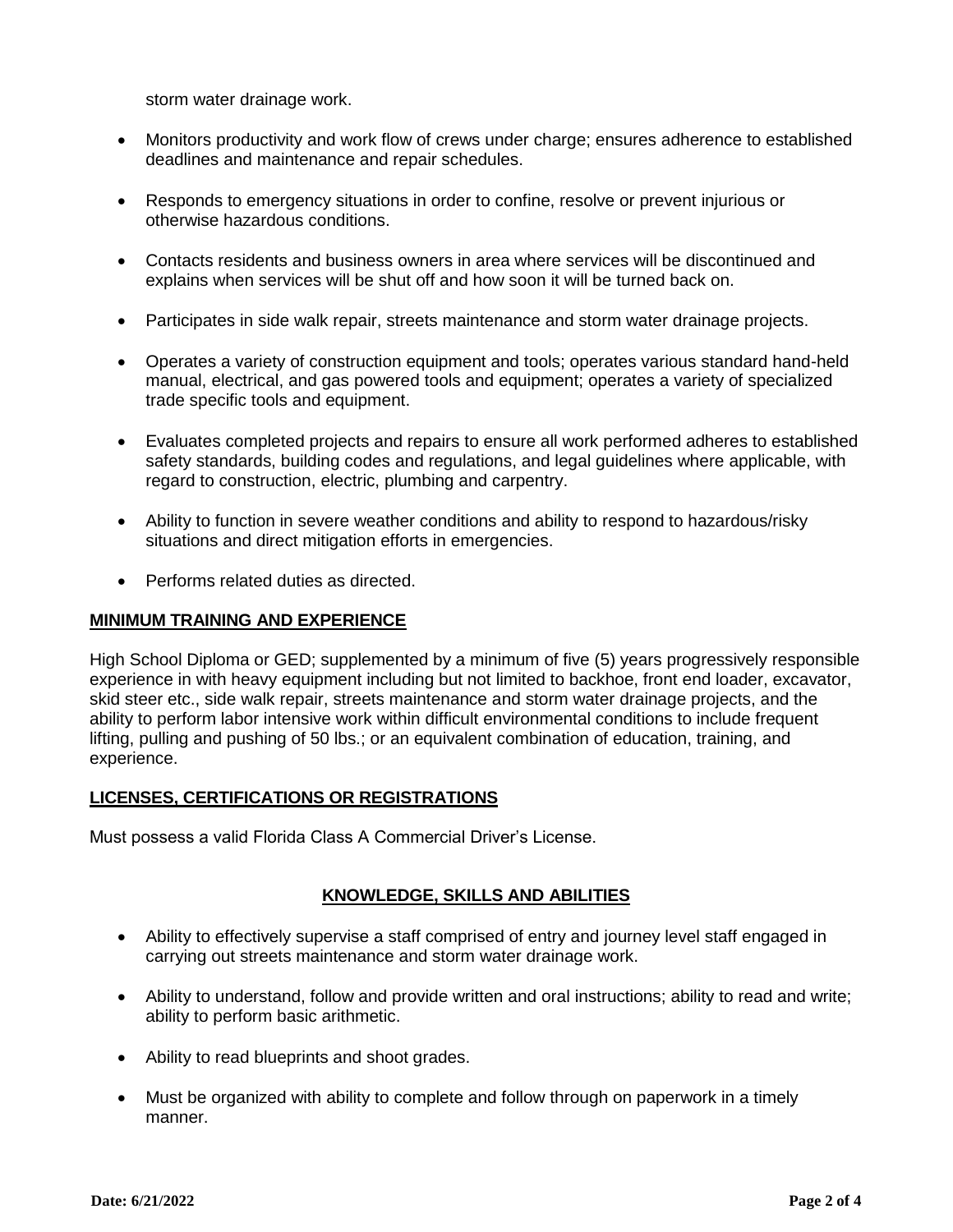- Must have computer skills and the ability to communicate via email.
- Ability to read and write English: ability to clearly communicate information both verbally and in writing.
- Considerable knowledge of the methods, tools, equipment and necessary safety precautions used in streets and storm water maintenance and repair work.
- Considerable knowledge of current codes and regulatory standards governing streets and storm water maintenance and repair.
- Ability to operate basic manual and electric hand tools, e.g., hammer, screwdriver, skill saw, power drill, wrench, level, pliers.
- Ability to work in temperatures exceeding 100 degrees for extended periods of time.
- Ability to withstand exposure to dust, mold, fiberglass and various chemicals.
- Ability to operate vehicles and some light equipment, e.g., forklift, tractor, trucks.
- Ability to operate basic office equipment, e.g., computer terminals, printers, copy machines, telephone systems, facsimile machines.
- Ability to access, operate and maintain various software applications; ability to read, update and maintain various records and files.
- Ability to interpret a variety of instructions in written, oral, diagram, or schedule form.
- Ability to establish and maintain effective working relationships with management; ability to work cooperatively with employees, and the general public.

### **PHYSICAL REQUIREMENTS**

- While performing the essential functions of this job, the incumbent is regularly required to lift, move or carry objects over 100 pounds; ascend or descend ladders, stairs, scaffolding, ramps, poles; utilize feet and legs or hands and arms; maintain body equilibrium to prevent falling when walking, standing, crouching, or navigating narrow, slippery, or erratically moving surfaces; bend body downward and forward by bending spine and legs; move about on hands and knees or hands and feet; use hands to finger, handle or feel objects; and to reach with hands and arms.
- While performing the essential functions of this position the employee is frequently exposed to fumes, odors, or airborne particles, toxic or caustic substances, excessive noise, traffic and dampness/humidity. While performing the essential functions of this job, the incumbent is regularly exposed to possible bodily injury from electrical shock; falling from exposed places; and moving mechanical parts of equipment, tools, and machinery.